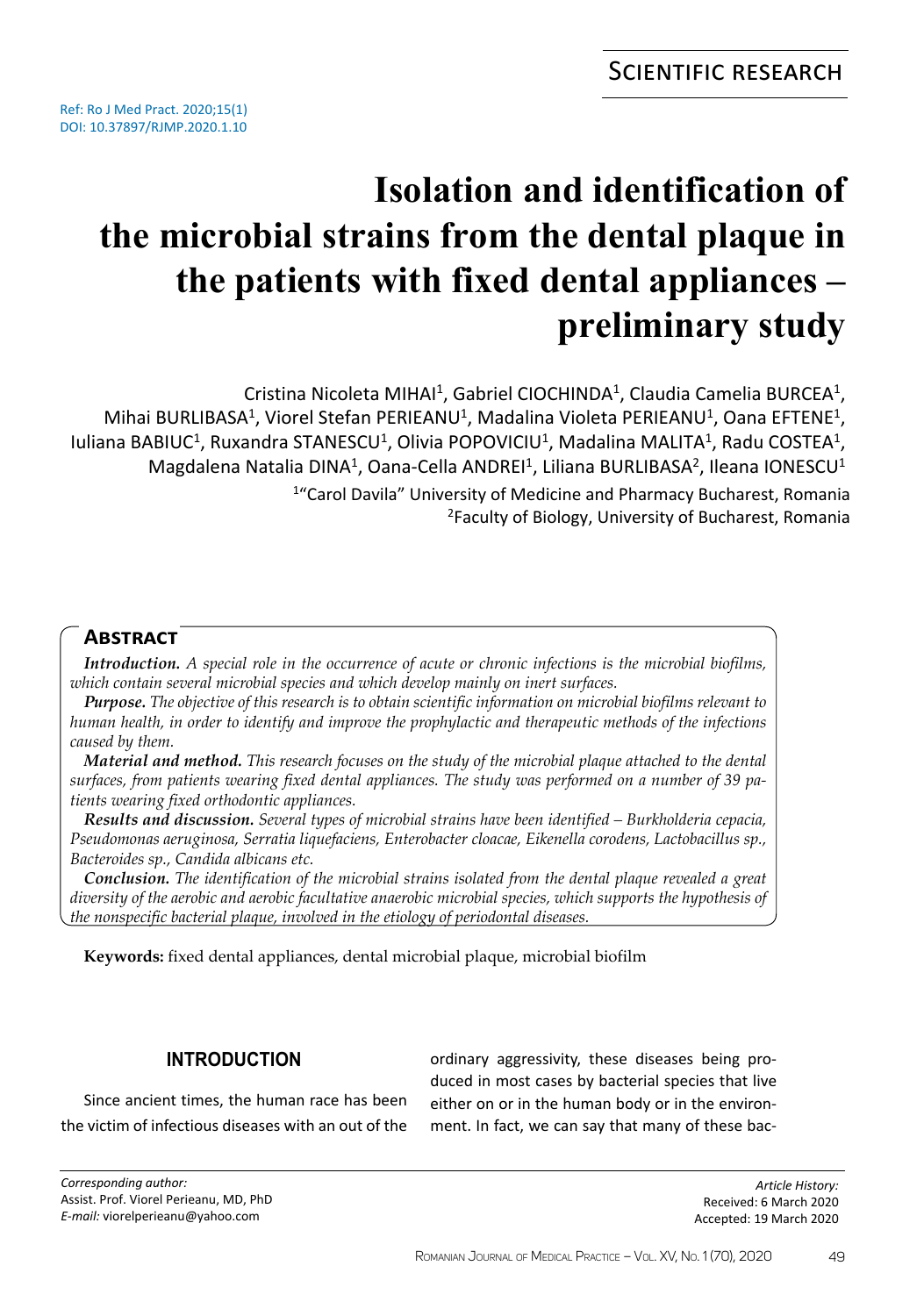terial species can cause infections of extreme gravity, especially in patients who already have serious health problems (here we discuss, in particular, about the immune-compromised patients) (1-5).

However, a particular role in the occurrence of this type of acute or chronic infections, but with variable severity, are the microbial biofilms, which contain several microbial species and which mainly develop on inert surfaces (1-5).

#### **Purpose**

Basically, through inert surfaces, at this point we can discuss both about dead tissues, but also medical devices: contact lenses (over time various strains of *Pseudomonas aeruginosa,* gram-negative cocci *etc.*), venous catheters (*Staphylococcus epidermidis* etc.), mechanical valves (*Staphylococcus epidermidis, S. aureus etc.*), endotracheal tubes (various bacteria and fungi) etc. (1-5).

Regarding the devices and the medical instruments used in the current dental practice, we should mention the intermediate prosthetic pieces such as occlusion rims and complete dentures wax try in, classic fixed and mobile prosthetic restorations, but also implant supported prosthetic restorations. It must also include a multitude of devices and tools specific to the specialists in orthodontics and dentofacial orthopedics: mobile orthodontic appliances, orthodontic rings, brackets or other attachments for soldering, arches, ligatures, but also orthodontic instruments from pliers category [loop forming pliers, ring and/or bracket removing pliers, ligature archwire cutter or distal end cutters, ligature tying pliers (Steiner pliers, Coon pliers, Mathieu orthodontic pliers, orthodontic Mosquito forceps) and so on (1-5).

But, when we talk about these microbial biofilms that we find in fixed orthodontic appliances, we have to keep in mind that, they are mainly found in children and adolescents, but, nowadays, we find more and more fixed orthodontic appliances among adults (1-5).

The purpose of this study, even if it is preliminary one, is to obtain scientific information on microbial biofilms in patients with fixed dental appliances. In fact, we discuss about the establishment of a bacterial strain and fungal from the dental microbial plaque, the most important microbial biofilm in the oral cavity, from patients wearing fixed dental appliances (1-5).

#### **Material and method**

Before proceeding to the actual implementation of the study, some extremely brief clarifications are required, both on some basics notions, but also on the specialized terminology of orthodontics and dentofacial orthopedics.

Thus, the fixed dental appliances is a special construction, which is applied to the vestibular or oral (lingual) surface of the teeth. This type of orthodontic appliance can be physiognomic (made of ceramic and sapphire) or non-physiognomic (made of metal alloys). The fixed dental appliance is an orthodontic device made of brackets, rings and archwire (6). It is an assembly of elements that are fastened, glued, or clamped on teeth. It may contain some additional components, depending on the complexity of the treatment and the teeth problems. As a general principle of use, the fixed orthodontic appliance consists of a multitude of small brackets that stick to the surface of the teeth, being joined by means of archwire. For molars, the classic treatment uses cemented metal rings, but the doctor can also use attached tubes, similar to the brackets, this technique reducing the patient's discomfort and facilitating access to those areas, for the hygienic purposes (both for self-cleaning and professional hygiene performed by the orthodontic specialist (6).

Basically, the establishment of this base of bacterial and fungal strains consists in the collection of dental microbial plaque from above and below gingival margin, from a group of patients carrying fixed dental appliances, who have camed in several offices with orthodontic and dentofacial orthopedic profiles with a private character from Bucharest, for specialized controls, which in most cases included professional scaling and brushing.

We are actually discussing about 39 patients, children, adolescents and adults with fixed dental appliances, between the ages of 10 and 39, who showed up in profile dental offices, where a large part of the authors work. The study was conducted between 15<sup>th</sup> May and 30<sup>th</sup> May 2019. The age distribution of the patients included in this study group was as follows (Fig. 1):

- − Age range 10-20 years: 19 subjects, representing 48.72%;
- − Age range 20-30 years: 14 subjects, representing 35.90%;
- − Age range 30-39 years: 6 subjects, representing 15.38%.

Regarding gender distribution of the study group, 23 of the subjects were female and the rest of 16 subjects were male.

In order to carry out the process of collecting dental microbial plaque, the informed consent of the patients was obtained if they were adults, or of their parents, if they were minors. The entire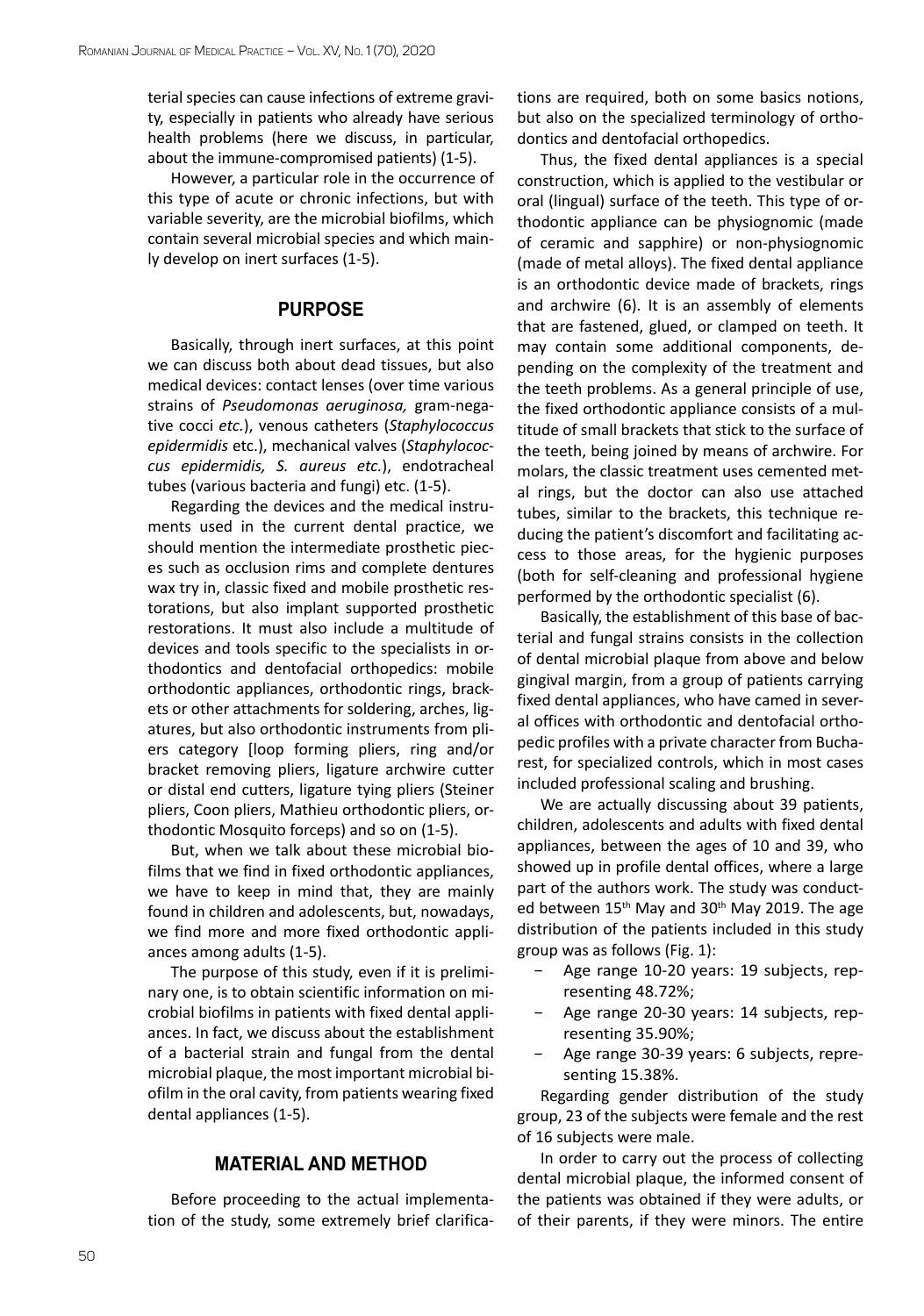

*FIGURE 1. Age distribution of subjects involved in the study*



*FIGURE 2. Gender distribution of patients involved in the study*

study was conducted anonymously. Although each patient had the opportunity to withdraw at any time during the study, no subject expressed this desire.

Dental microbial plaque harvesting was performed, with common consulting instruments used in the current dental practice (dental explorer probe, dental tweezers, dental mirror, to which Heidemann spatula was added), as well as the manual dental scaling instruments (claw type tartar scaler, cisel scalers, sickle scalers, hoe scalers, as well as various types of curettes, where was the case). Most of these maneuvers for the collection of supra- and subgingival plaque were performed under local anesthesia by applying lidocaine spray.

This process of collecting microbial dental plaque was performed before performing the procedures of professional scaling and brushing. All the collected samples were placed in phosphate buffered saline suspensions and transported to the microbiology laboratory with which we collaborated. We recall that all patients were carriers of fixed dental appliances (7-10).

#### **Results and discussions**

In the first stage, the isolation of the microbial strains from the supra- and subgingival dental plaque samples took place. Basically, from the ini-

tial sample (suspended in phosphate buffered saline), the primary isolation media were seeded, represented by blood agar and YPG medium (Yeast Extract–Peptone–Glycerol), were incubated at a temperature of 35-37°C, for a period of time of 24-48 hours, to allow the development of slow-growing germs. From the culture obtained for 24-48 hours, Gram smears were created to highlight the morphological types.

Samples collected from the dental microbial plaque were then seeded on non-selective enriched media (blood agar) and incubated at  $37^{\circ}$ C. Culture characteristics and cell morphology were determined by analyzing the size, synthesized pigments, shape, colony development mode, as well as determining the Gram character, which allowed the classification of the isolated strains, according to the tinctorial affinity and the morphological type. At the same time, depending on the morphotinctorial characteristics and the results of rapid enzymatic tests for oxidase and catalase, the types of API galleries were selected, in order to identify with certainty the respective strains.

As already mentioned, the certainty identification of the microbial strains is done by establishing the biochemical profile using the API (Analytical Profile Index) tests. The BioMérieux API tests are micro-test systems, used for the biochemical identification of microbial strains. The microtest galleries were inoculated, incubated and interpreted, according to the manufacturer's instructions. In this study, the galleries API Staph, API 20 Strep, API 20 A, API 20E, API 20NE were used.

**API Staph** is a standardized system for identifying species belonging to the *genera Staphylococcus, Micrococcus and Kocuria*. API Staph galleries consist of 20 microtubes, containing dehydrated substrates. These microtubes are inoculated with a bacterial suspension prepared in API Staph medium. During incubation, following the metabolism of the biochemical substrates, color changes occur that are either spontaneous or highlighted by the subsequent addition of reagents. An incubation box is prepared (tray and lid) and distribute approximately 5 ml of distilled, demineralized or any water without additives or chemical compounds, which can produce gases (e.g. Cl2, CO2 etc.) in the wells alveolar of the tray, to create a moist atmosphere. With the help of a pipettes or PSIpettes fill the microtubes with API Staph medium inoculated only in the tube portion of the microtubes, not in the wells; anaerobic conditions are ensured in the wells of the ADH and URE tests, by filling the wells with mineral oil. The bacterial suspension used to inoculate the tube with API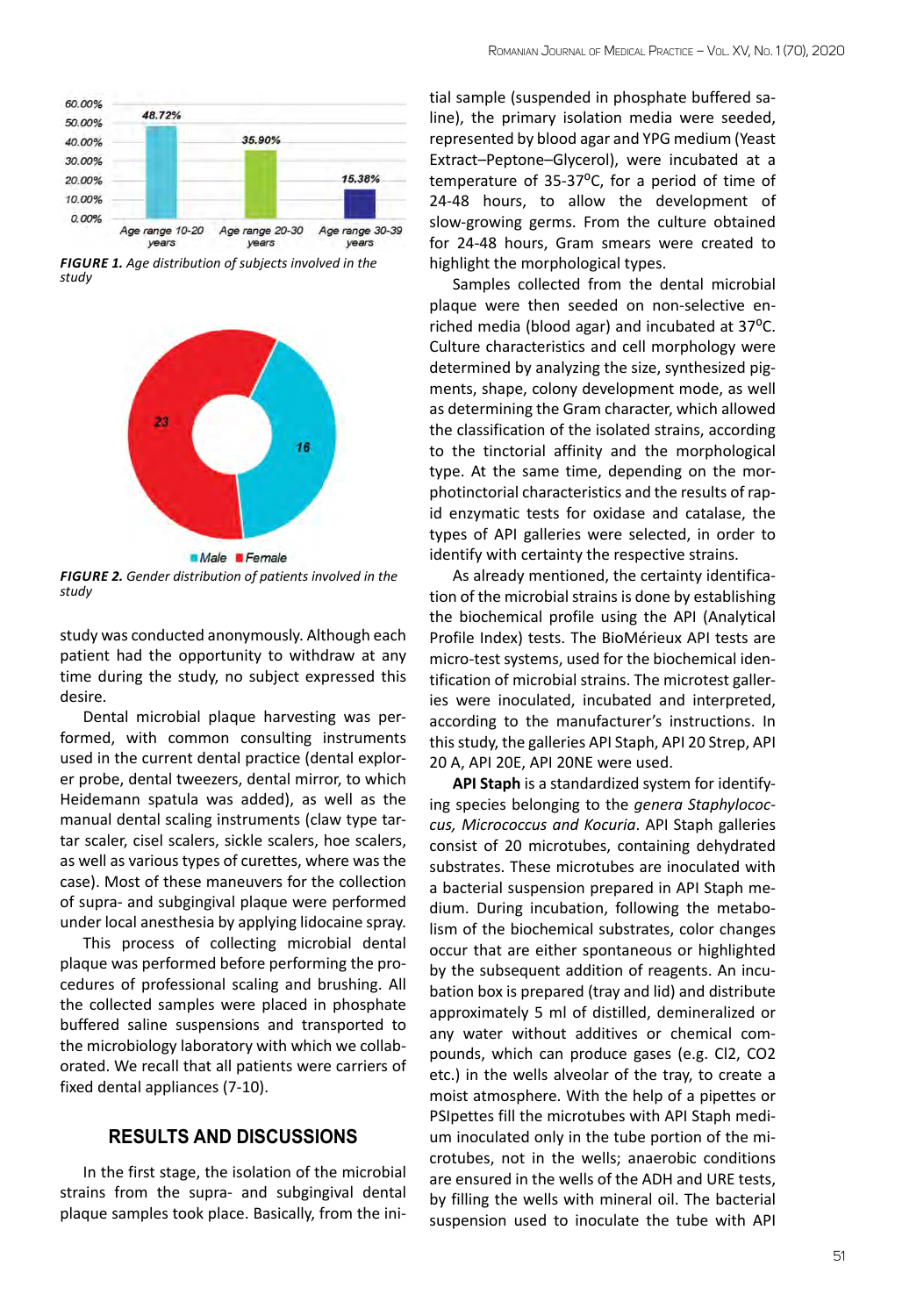Staph medium is a homogeneous bacterial suspension, with turbidity equivalent to 0.5 McFarland standard from a pure culture of a species of family *Micrococcaceae* (membership verified by determining morphology, Gram staining, catalase). After the incubation period (18-24 h, at  $360^{\circ}$ C ± 20 $^{\circ}$ C), the gallery is read, and various reagents are added to visualize the reactions, as indicated in the leaflet.

**API 20 Strep** is a standardized system, which combines 20 biochemical tests with high differentiation power, which allow group or species identification of most *Streptococcus* and *Enterococcus*, or species of other microorganisms related to them. API 20 Strep gallery contains 20 microtubes with dehydrated substrates, for highlighting enzyme activity or sugar fermentation. Enzyme assays are inoculated with a dense bacterial suspension, with turbidity greater than 4 McFarland. The microtubes in the first half of the gallery are filled (VP to ADH tests), for the VP to LAP tests, about 100 µl is distributed in each well, and for the ADH test only the tube is filled. In the second half of the gallery (RIB tests up to GLYG), transfer the remaining suspension from the API Suspension Medium vial is transfered to a vial of API GP Medium and distribute this new suspension only in the test tubes. For the tests from ADH to GLYG, the tubes and wells test are filled with mineral oil, until a convex meniscus forms, and the incubation box is placed at a temperature of  $360^{\circ}$ C  $\pm$  20<sup>o</sup>C under aerobic conditions, for a period of time of approximately 4-4½ hours for a first reading and about 24 hours ( $\pm$  2 hours) for the second reading, if necessary.

**API 20A** offers the possibility of easy and rapid identification of anaerobic bacteria, with the help of 21 biochemical tests. The gallery is seeded with a suspension with a turbidity greater than or equal to at least 3 McFarland made in API 20A medium; for the GEL test both the tube and the well are filled, and for the IND test only the tube with API 20A medium and the well with mineral oil are filled to facilitate the accumulation of the volatile indole. The incubation box is left for a period of approximately 24 hours ( $\pm$  2 hours) at a temperature of  $360^{\circ}C \pm 20^{\circ}C$ , under anaerobic conditions. The reading is done according to the Reading Table.

Thus, the identification of the microbial strains isolated from the dental plaque revealed a great diversity of aerobic and facultative anaerobic microbial species, represented by: *Burkholderia cepacia, Pseudomonas aeruginosa, Serratia liquefaciens, Enterobacter cloacae, Eikenella corodens,* 

*Lactobacillus sp., Bactobacillida sp. albicans etc.* Basically, the presence of these microbial strains supports the hypothesis of the nonspecific bacterial plaque, involved in the etiology of periodontal diseases.



*FIGURE 3. Examples of the biochemical tests, obtained with the help of microtest galleries type API (Lactobacillus sp.)*

But, practically it is known that the oral cavity offers a unique habitat for many bacterial species, being colonized with one of the most diverse microbiome existing in the unsterile cavities of the human body, consisting of approximately 600-800 bacterial species. So far, the cultivation of 200-300 species from the human oral cavity has been successful and about 400 other phylotypes have been detected, using a variety of analytical methods independent of their cultivation. Of the approximately 700 possible colonizers, it is estimated that between 100 and 200 species are constantly present in a healthy individual.

Thus, the isolated and then identified microbial strains in our study support the nonspecific bacterial plaque hypothesis, implicated in the etiology of periodontal diseases. However, these microbial strains are even among the species that initially